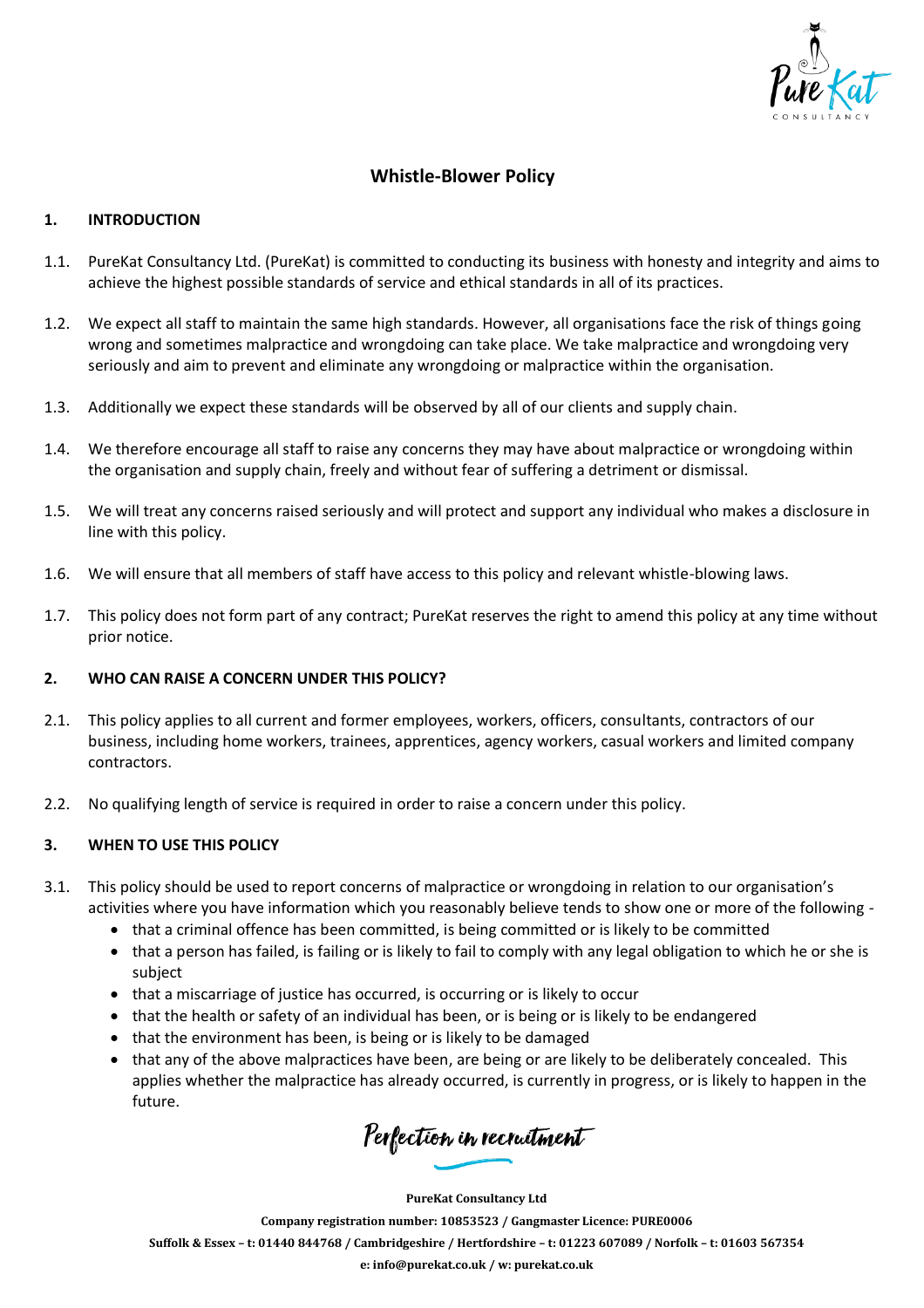

- 3.2. You must reasonably believe that the disclosure is being made in the public interest.
- 3.3. It does not matter if you are mistaken about your concern but you must have information that tends to show some malpractice or wrongdoing rather than an opinion or a feeling.

### **4. DISCLOSURES THAT ARE NOT COVERED BY THIS POLICY**

- 4.1. You will not qualify for protection under this policy if you commit an offence in making the disclosure, or if you disclose a matter that is subject to legal, professional privilege (for example, correspondence between PureKat and our legal representatives regarding a specific case).
- 4.2. If your concern relates to your own treatment as an employee of PureKat, including personal circumstances at work, you should raise it internally with PureKat's Managing Director, unless you reasonably believe that the matter is in the public interest.
- 4.3. If your concern relates to your own treatment or personal circumstances at work but you are not an employee of PureKat, you should address it directly with PureKat's Managing Director.
- 4.4. If you wish to raise a concern of suspected malpractice or wrongdoing in relation to a hirer's activities, you may need to raise the concern directly with the hirer instead. However, insofar as this may affect our relationship with a hirer it may also be appropriate to keep PureKat informed. See also Section 8, RAISING YOUR CONCERN EXTERNALLY (EXCEPTIONAL CASES)
- 4.5. Any other concerns about our services generally which are not related to the types of wrongdoing or malpractice covered by this policy should be raised directly with PureKat's Managing Director.

### **5. HOW TO RAISE A CONCERN**

- 5.1. Depending on a company's internal organisation and management structure, this may be a process of escalation through various levels, e.g. immediate superior, section/department management, senior manager. In PureKat's case, any concerns should be raised directly with PureKat's Managing Director.
- 5.2. A disclosure of a concern can be made by telephone, in person or in writing (including by email). However, it is preferable for the disclosure to be made in writing so that we can keep an exact record of your concern.
- 5.3. You are not expected to prove the truth of your concern beyond reasonable doubt or provide any evidence; however, you will generally need to provide the following information as a minimum -
	- the nature of the concern
	- why you believe it to be true
	- the background and history of the concern
	- relevant dates where possible.
- 5.4. You can raise any concerns anonymously. However, we encourage you to give your name when reporting your concern wherever possible because it may be more difficult for us to protect your position or give you feedback on the outcome of investigations if you choose to remain anonymous.

Perfection in recruitment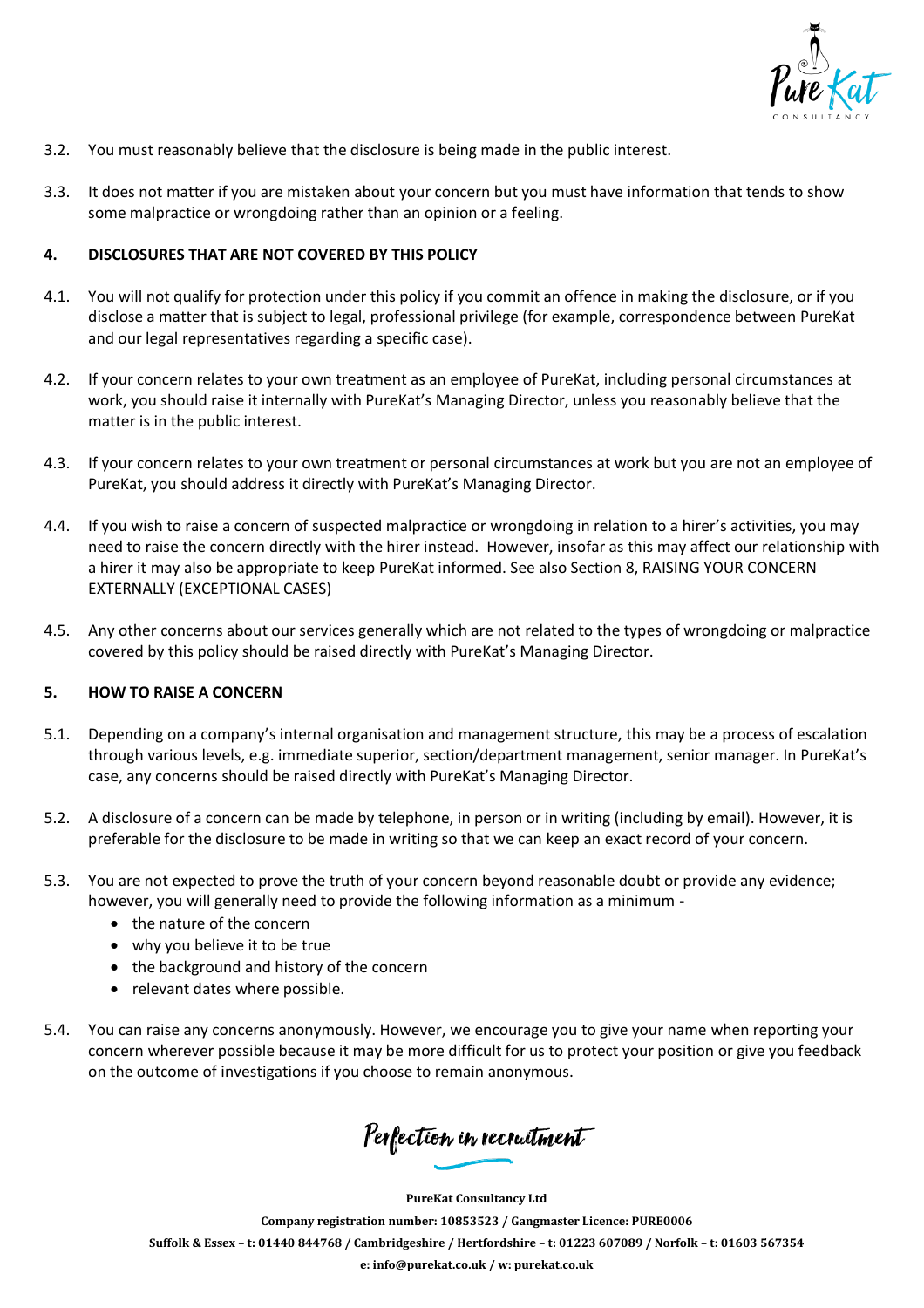

5.5. You may wish to consider discussing your concern with a colleague before raising it formally under this policy. You can also choose to raise a concern under this policy alone or with a colleague; however, it is in the interests of all parties to maintain confidentiality once you have raised a formal concern.

## **6. HOW WE RESPOND TO CONCERNS RAISED UNDER THIS POLICY**

- 6.1. We are committed to ensuring that all disclosures raised in accordance with this policy will be dealt with objectively, consistently, fairly and professionally
- 6.2. We will take the time to listen to any issues raised and arrange a meeting as soon possible to discuss your concern (unless the concern has been raised anonymously). The aim of the meeting will be to establish the background and facts in order to help us decide whether and how to carry out any subsequent investigation. We may ask you for further information about the concern raised, either at this meeting or at a later stage.
- 6.3. For any concerns you raise in line with this policy PureKat's Managing Director will record relevant details in an appropriate case file.
- 6.4. After the meeting, we will decide how to respond. This will usually involve making relevant enquiries in the first instance, but it may be necessary to carry out an investigation at a later stage that may be formal or informal depending on the nature of the concern raised. We will endeavour to complete investigations within a reasonable time.
- 6.5. We will keep you informed of the progress of the investigation as it is carried out and when it is completed, and give you an indication of the timescale for any actions or next steps that we may take. We cannot inform you of any matters that would breach any duty of confidentiality owed to others.
- 6.6. We will consider any concerns raised anonymously at our discretion, taking into account factors such as the seriousness of the issue raised, the credibility of the concern and the likelihood of confirming the allegation from other sources. However, concerns that are expressed completely anonymously are much less powerful and are difficult to investigate. It may also be difficult for us to provide you with feedback if you cannot be contacted.
- 6.7. If disciplinary or other proceedings follow the investigation, we may need to ask you to come forward as a witness to help us take appropriate action to end the wrongdoing.

# **7. CONFIDENTIALITY**

7.1. All concerns raised will be treated as confidential and every effort will be made not to reveal the identity of any individual who raises a concern. Unless the law requires otherwise, we will only make disclosures to third parties or other staff with your consent.

### **8. RAISING YOUR CONCERN EXTERNALLY (EXCEPTIONAL CASES)**

- 8.1. The main purpose of this policy is to give our staff the opportunity and protection they need to raise concerns internally. We would expect that in almost all cases raising concerns internally would be the most appropriate course of action in order to resolve the issue.
- 8.2. However, if for whatever reason you feel you cannot raise your concerns internally and you reasonably believe the information and any allegations are substantially true and in the public interest, the law recognises that it may

Perfection in recruitment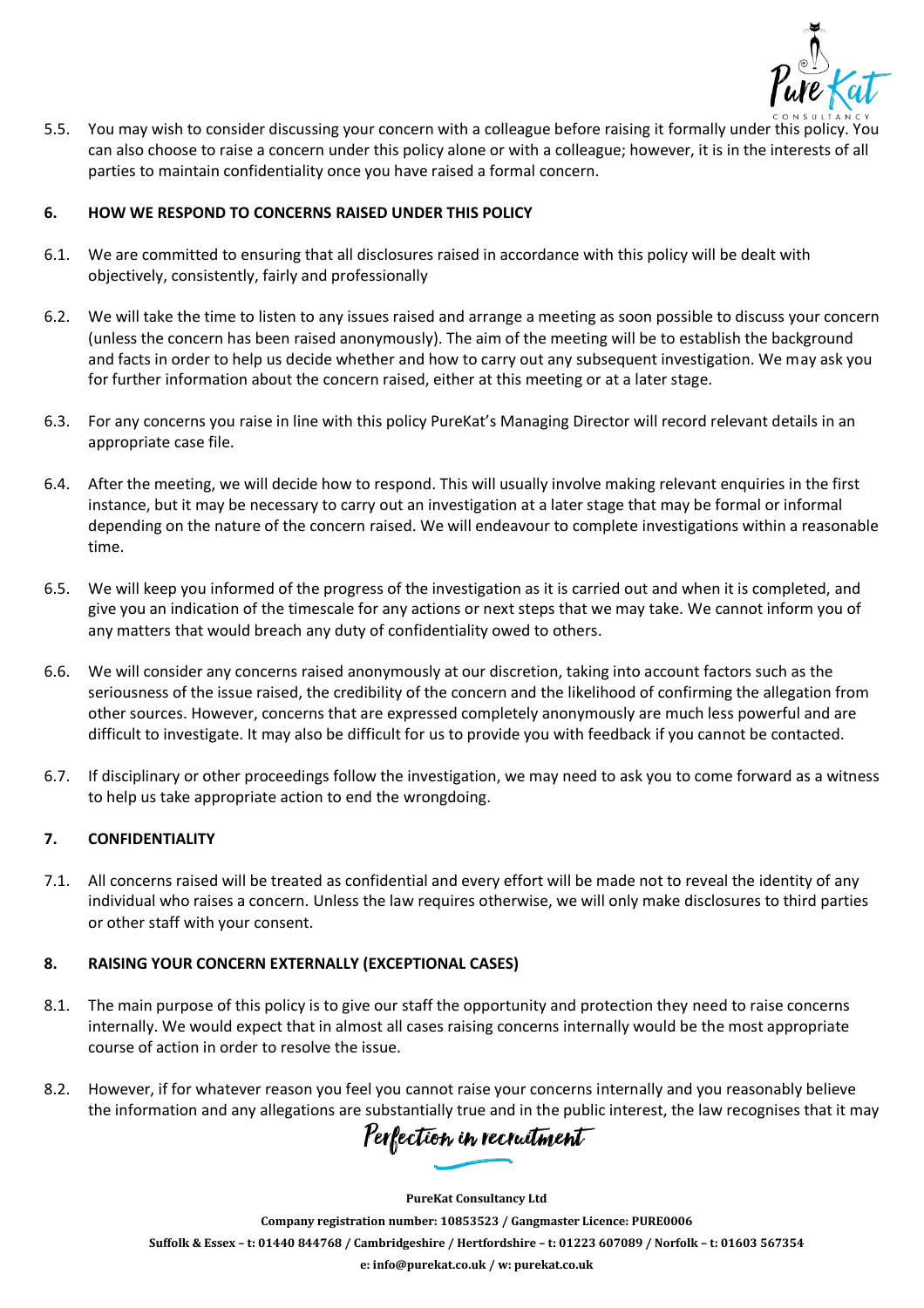

be appropriate for you to raise the matter with another approved person, such as a regulator, professional body, or an MP. A list of the relevant prescribed people and bodies that you can raise a concern with is available on the GOV.UK website via the following link -

[https://www.gov.uk/government/uploads/system/uploads/attachment\\_data/file/510962/BIS-16-79-blowing](https://www.gov.uk/government/uploads/system/uploads/attachment_data/file/510962/BIS-16-79-blowing-the-whistle-to-a-prescribed-person.pdf)[the-whistle-to-a-prescribed-person.pdf.](https://www.gov.uk/government/uploads/system/uploads/attachment_data/file/510962/BIS-16-79-blowing-the-whistle-to-a-prescribed-person.pdf)

8.3. We strongly encourage individuals to seek appropriate advice before reporting a concern to an external person. Public Concern at Work is a leading independent charity whose main objective is to promote compliance with the law and good practice in the public, private and voluntary sectors. They are a source of further information and advice and operate a confidential helpline. ACAS also operate a free confidential helpline that you can contact for advice. The contact details for both organisations are set out in the information and contacts section under Section 10 below.

### **9. PROTECTION AND SUPPORT FOR THOSE RAISING CONCERNS**

- 9.1. We hope that all staff will feel able to voice their concerns freely under this policy.
- 9.2. PureKat is committed to good practice and high standards and to being supportive of staff raising genuine concerns under this policy, even if they turn out to be mistaken.
- 9.3. Any individual raising a genuine concern must not suffer any detriment as a result of doing so. If you believe that you have suffered such treatment, you should inform PureKat's Managing Director immediately.
- 9.4. PureKat will not tolerate any harassment or victimisation of individuals who raise concerns about wrongdoing or malpractice in the workplace. No member of staff may threaten or retaliate against an individual who has raised a concern. Any person involved in such conduct may be subject to disciplinary action.
- 9.5. To ensure the protection of all our staff and the integrity of our business, those who raise a concern frivolously, maliciously and/or for personal gain and/or make an allegation they do not reasonably believe to be true and/or not made in the public interest may also be subject to disciplinary action.
- 9.6. If you are not happy with the way in which a matter has been addressed or dealt with you should raise it formally, in writing, to PureKat's Managing Director.

### **10. FURTHER INFORMATION AND CONTACTS**

- 10.1. If you have any queries about the application of this policy, please contact PureKat's Managing Director in the first instance.
- 10.2. Public Concern at Work is a source of further information and advice. It also provides a free helpline offering confidential advice on 020 7404 6609. Further information is available on their website at - [www.pcaw.co.uk.](http://www.pcaw.co.uk/)
- 10.3. The Advisory, Conciliation and Arbitration Service (ACAS) also has a free helpline that you can contact for further advice. The ACAS telephone number is 0300 123 1100 and the helpline is open Monday to Friday from 8am to 6pm.The website can be found here - [www.acas.org.uk.](http://www.acas.org.uk/)

Perfection in recruitment